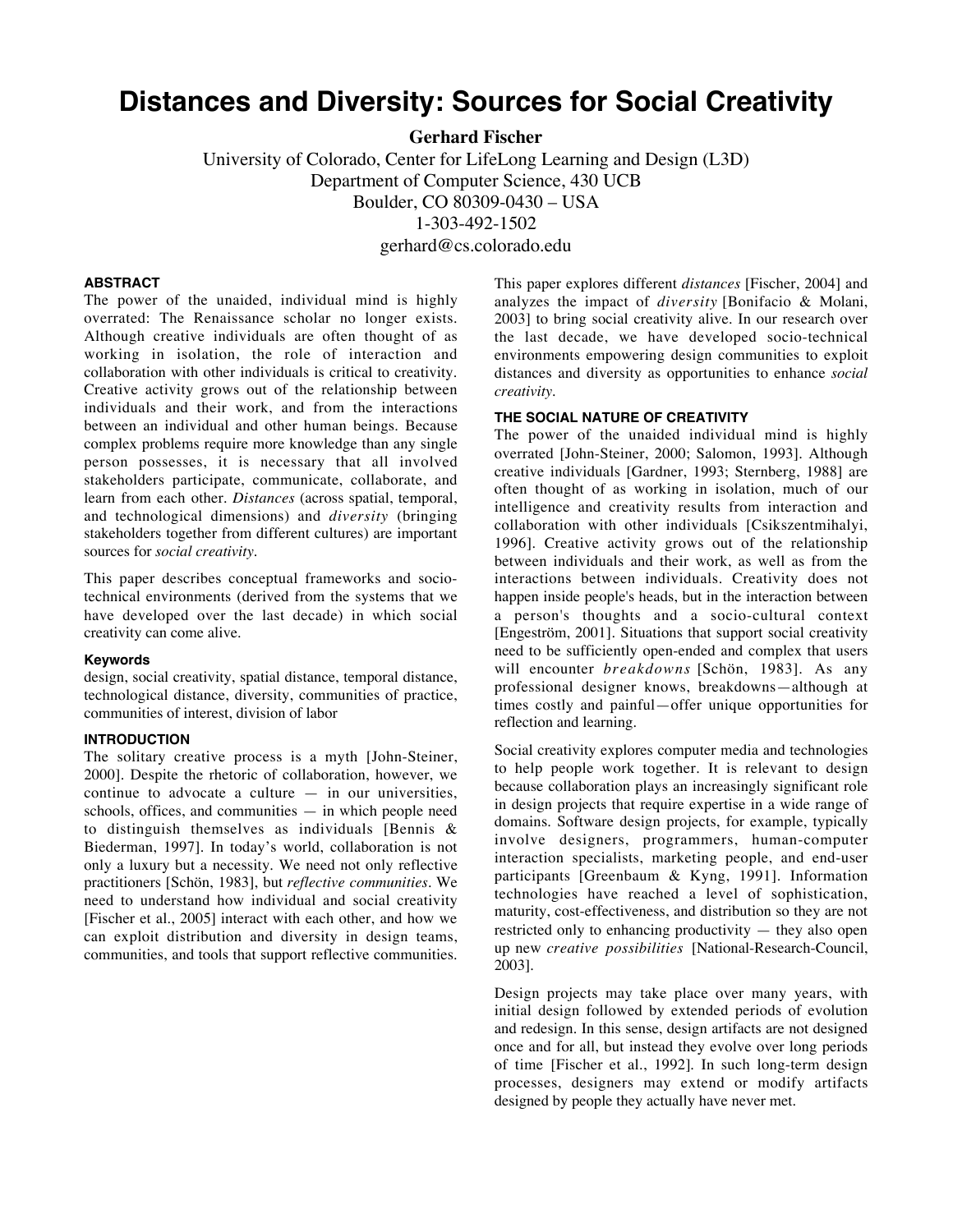In extended and distributed design projects, specialists from many different domains must coordinate their efforts despite large separations of time and distance. In such projects, long-term collaboration is crucial for success, yet it is difficult to achieve. Complexity arises from the need to synthesize *different perspectives* [Fischer, 2001], exploit *conceptual collisions* between concepts and ideas coming from different disciplines, manage *large amounts of information* potentially relevant to a design task, and understand the design decisions that have determined the *long-term evolution* of a designed artifact.

The focus of this article on social creativity does not imply that *individual creativity* should be considered as irrelevant. We believe that there is an *"and"* rather than a *"versus"* relationship between individual and social creativity. Social creativity does not necessitate the development of environments in which the interests of the many inevitably supersede those of the individual. Creative individuals, such as movie directors, champions of sports teams, and leading scientists and politicians. can make a huge difference, as analyzed and shown by Gardner [Gardner, 1995] in exemplary cases. Organizations get their strength to a large extent from the creativity and engagement of their individual members [Fischer et al., 2005]. Appropriate socio-technical settings can amplify the outcome of a group of creative people by both augmenting individual creativity and multiplying it, rather than by simply summing up individuals' creativities.

## **DISTANCES**

Collaborative design can be distributed (1) *spatially* (across physical distance), (2) *temporally* (across time), (3) *technologically* (between persons and artifacts), and (4) *conceptually* (across different communities). The first three dimensions are discussed in this section, and the last one, which emphasizes diversity, is addressed in the next section.

## **The Spatial Dimension**

Even though communication technology enables profoundly new forms of collaborative work, Olson and Olson [Olson & Olson, 2001] have found that collaborative design can still be difficult to support at a distance. Critical stages of collaborative work, such as dealing with illdefined problems or establishing mutual trust, appear to require some level of face-to-face interaction. In contrast, distributed teams of collaborators are able to carry out effective work, and indeed evolve totally new ways of working that have a great impact on their activities [Olson & Olson, 2001]. Open source software communities provide an example of successful collaboration on a large scale mediated by computational media [Raymond & Young, 2001; Scharff, 2002].

Bringing spatially distributed people together by supporting computer-mediated communication allows the shift that *shared concerns* rather than shared location becomes the prominent defining feature of a group of people interacting with each other. It further allows more people to be included, thus exploiting local knowledge. These opportunities have been successfully employed by the *open source communities* [Scharff, 2002].

Transcending the barrier of spatial distribution is of particular importance in locally sparse populations. Addressing this challenge is one of the core objectives of our research work in the CLever ("Cognitive Levers: Helping People Help Themselves") project [CLever, 2004]. Web2gether [dePaula & Fischer, 2004] is a multi-year-long effort embedded in CLever to provide professional and social support for caregivers of people with cognitive disabilities. Web2gether is designed to help caregivers not only find resources, but also form social networks and share experiences. Sharing experiences is an effective approach in the context of distributed and complex work practices [Bobrow & Whalen, 2002]. It goes beyond the mere *access* model of technology [Arias et al., 2000] by supporting *informed participation* [Brown et al., 1994] based on the seeding, evolutionary growth, reseeding (SER) model [Fischer et al., 2001].

The SER model characterizes the lifecycle of large evolving systems and information repositories. It postulates that systems that evolve over a sustained time span must continually alternate between periods of activity and unplanned evolutions, and periods of deliberate (re)structuring and enhancement. The SER model requires the support of users as designers in their own right, rather than restricting them to only passive consumer roles. The SER model provides a framework that supports social creativity through supporting individual creativity. Users of a seed are empowered to act not just as passive consumers, but as informed participants who can express and share their creative ideas. System design methodologies of the past were focused on building complex information systems as "complete" artifacts through *the large efforts of a small number of people*. Conversely, instead of attempting to build complete and closed systems, the SER model advocates building seeds that can be evolved over time through *the small contributions of a large number of people*. Open source system developments [Fischer et al., 2005; Raymond & Young, 2001] follow the processes postulated by the SER model.

## **The Temporal Dimension**

A design strategy that can be recommended to anyone aspiring to make a creative contribution or to evolve an artifact in any domain is to master as thoroughly as possible what is already known in a domain; the ultimate goal is to transcend conventions, not to succumb to them. Design processes often take place over many years, with initial design followed by extended periods of evolution and redesign. In this sense, design artifacts (including systems that support design tasks, such as *reuse environments* [Ye  $&$  Fischer, 2002]) are not designed once and for all, but instead evolve over long periods of time [Dawkins, 1987]. For example, when a new device or technology emerges,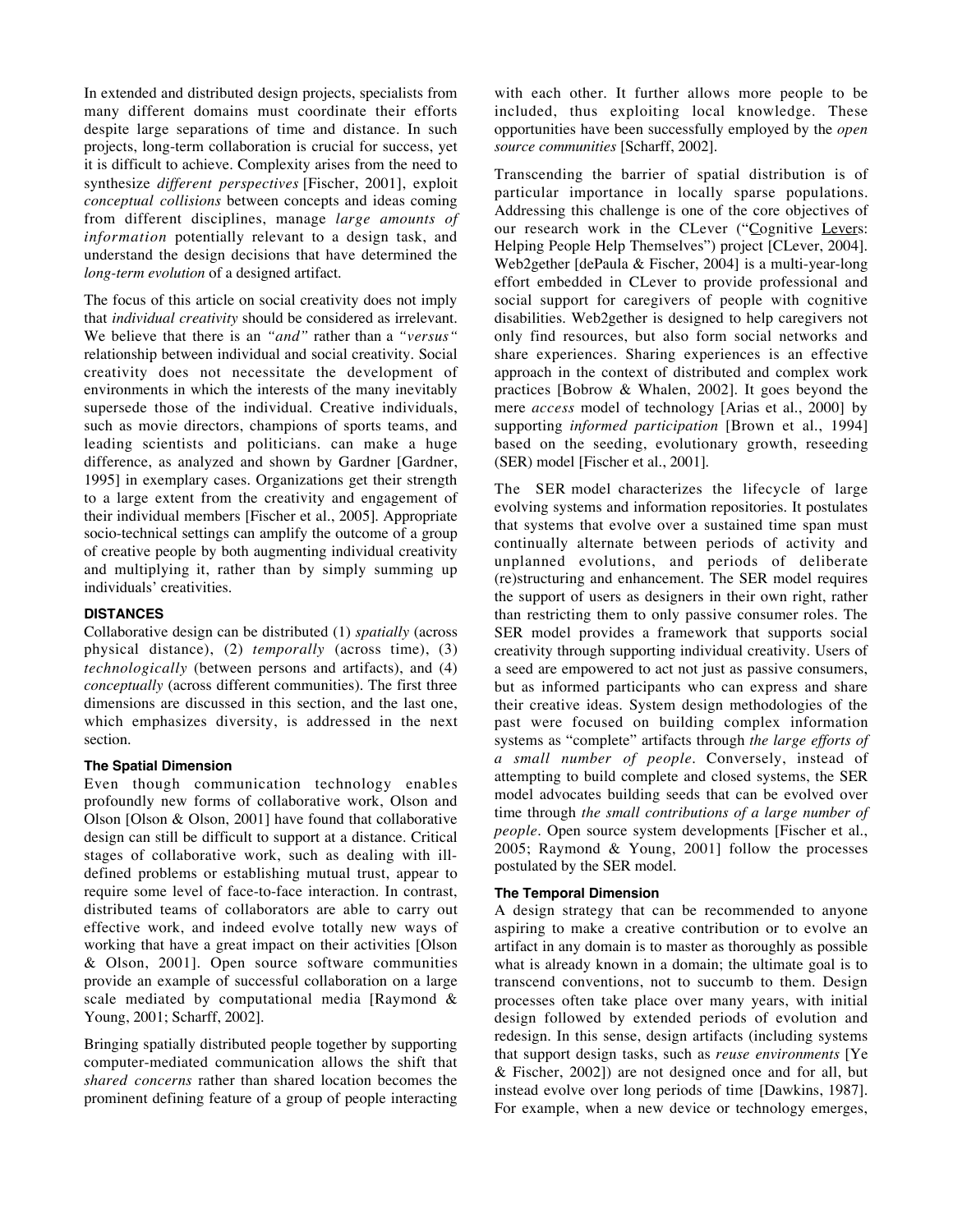most computer networks are enhanced and updated rather than redesigned completely from scratch.

Much of the work in ongoing design projects is done as redesign and evolution, and often the people doing this work were not members of the original design team. To be able to do this work well, or sometimes at all, requires that these people "collaborate" with the original designers of the artifact. A special case of this collaboration is *reflexive computer-supported cooperative work (CSCW)*, which supports the same individual user, who can be considered as different persona at points of time that are far apart [Thimbleby et al., 1990]. In ongoing projects, long-term collaboration is crucial for success yet difficult to achieve. This difficulty is due in large part to individual designers' ignorance of how the decisions they make interact with decisions made by other designers. A large part of this, in turn, consists of simply not knowing what has already been decided and why.

Long-term collaboration requires that present-day designers be aware of not only the rationale [Moran & Carroll, 1996] behind decisions that shaped the artifact, but also any information about possible alternatives that were considered but not implemented. This requires that the rationale behind decisions be recorded in the first place. A barrier to overcome is that designers are biased toward doing design but not toward putting extra effort into documentation. This creates an additional rationale-capture barrier for long-term design [Grudin, 1987].

A further barrier raised by long-term design projects is the ability to modify a system's functionality [Fischer et al., 2004]. During the lifecycle of an ongoing design project, the environment in which the artifact functions may have changed in ways that were not anticipated by the original designers. If the system cannot be adapted to its changing environment at use time, it will cease to be useful. One way to view this need for adaptation is to think of the lifecycle of a system as an ongoing design process, sometimes called design-in-use to emphasize that design of a system happens alongside use [Henderson & Kyng, 1991].

We have focused our work specifically on *long-term, indirect collaboration* [Fischer et al., 1992] by exploring CSCW technologies that support and represent the intentions and actions of others who cannot be seen and contacted personally. A design support system that fosters long-term indirect collaboration among a community of designers must support communication about not only evolving artifacts but also background context and rationale about the artifacts. We have explored innovative approaches toward reducing the barrier of temporal distance. *Incremental formalization* [Shipman, 1993] is an attempt to achieve two conflicting goals: (1) assuring that design rationale recording does not take too many cognitive resources away from the primary task to be done; and (2) assuring that the rationale is (at least partially) formalized so that computational support makes it easier to retrieve later when needed.

# **The Technological Dimension**

The preceding sections emphasize computer-mediated collaboration among humans to reduce the gaps created by spatial and temporal distances. This section focuses on issues in which the computer plays a more prominent role, partially understanding and doing a complex task. Our interest has been in a relationship in which computers do not emulate human capabilities but *complement* them [Shneiderman, 2002; Terveen, 1995]. The technological dimension is an important additional dimension grounded in an observation by Illich: *"a thing is available at the bidding of the user — or could be — whereas persons formally become a skill resource only when they consent to do so, and they can also restrict time, place, and methods as they choose"* [Illich, 1971].

Design can be described as a reflective conversation between designers and the designs they create. Designers use materials to construct design situations, and then listen to the "back-talk of the situation" they have created [Schön, 1983]. Unlike passive design materials, such as pen and paper, computational design materials are able to interpret the work of designers and actively talk back to them. Barriers occur when the back-talk is represented in a form that users are unable to comprehend (i.e., the back-talk is not a boundary object), or when the back-talk created by the design situation itself is insufficient, and additional mechanisms (e.g., critiquing, simulation, and visualization components) are needed. To increase the "back-talk of the situation," we have developed *critiquing systems* [Fischer et al., 1998] that monitor the actions of users as they work and inform the users of potential problems. If users elect to see the information, the critiquing mechanisms find information in the repositories that is relevant to the particular problem, and present this information to the user.

Media changes the nature of learning and communication in design. Ideally, new media will improve both individual and collaborative design by augmenting the cognitive abilities of designers and allowing them to transcend some of the barriers that in the past have limited knowledge creation and sharing in design. We have built *domainoriented design environments* (DODEs) [Fischer, 1994] in many domains. Some of the major design objectives associated with DODEs are: (1) supporting "human problem–domain interaction" and not just human-computer interaction, (2) increasing the back-talk of the situation, and (3) integrating action and reflection [Schön, 1983]. During this process, we have developed a *domain-independent software architecture* that describes the tools and knowledge-based mechanisms that support creativity. Unlike many other computational environments, DODEs play an active role in the knowledge creation, integration, and dissemination process among design communities.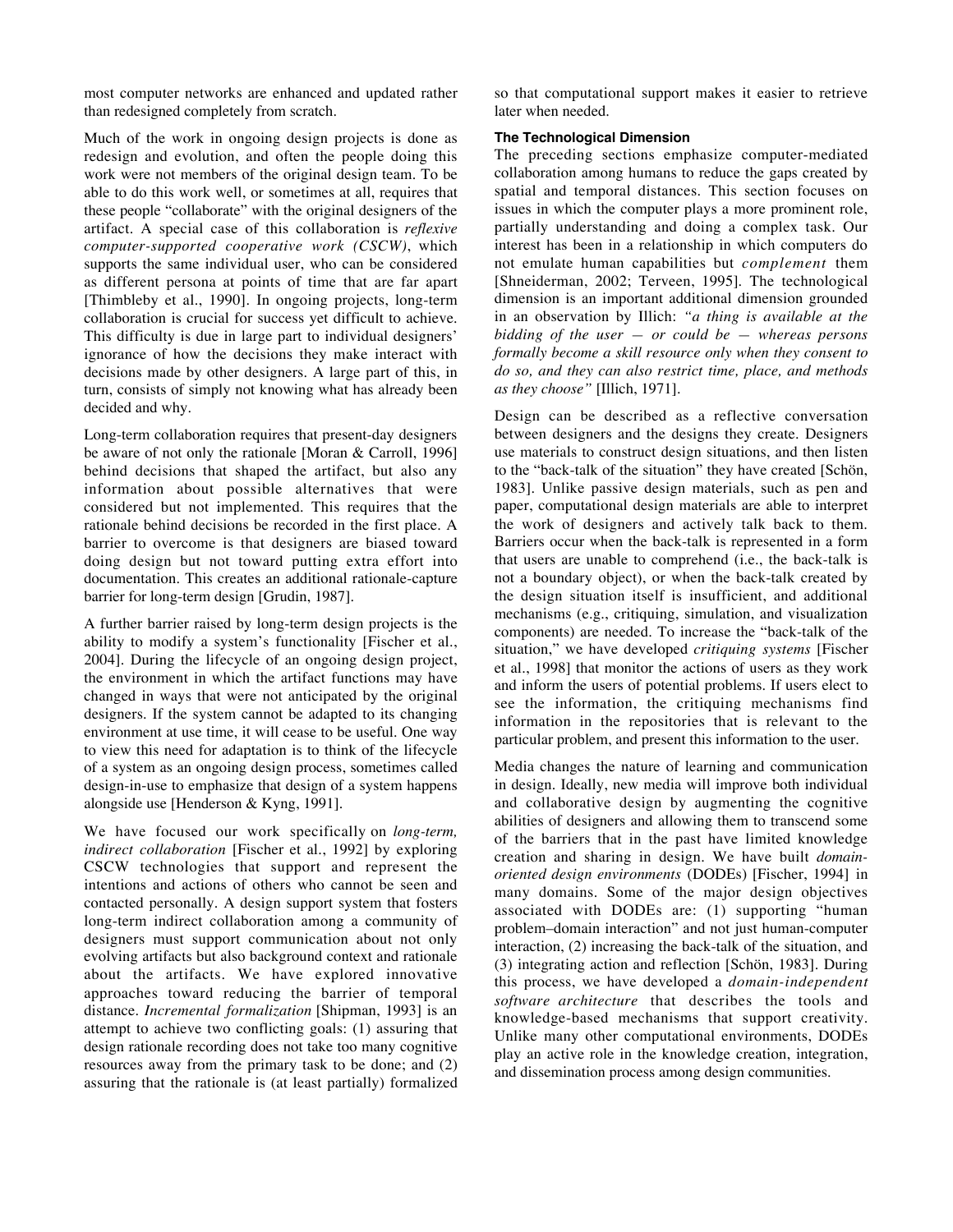## **DIVERSITY**

*"The clashing point of two subjects, two disciplines, two cultures ought to produce creative chaos."* C.P. Snow [Snow, 1993]

Design communities are increasingly characterized by a *division of labor* [Levy & Murnane, 2004], comprising individuals who have unique experiences, varying interests, and different perspectives about problems, and who use different knowledge systems in their work [Bonifacio & Molani, 2003]. Shared understanding [Resnick et al., 1991b] that supports collaborative learning and working requires the active construction of a knowledge system in which the meanings of concepts and objects can be debated and resolved. In heterogeneous design communities, such as those that form around large and complex design problems, the construction of shared understanding requires the interaction and synthesis of several separate knowledge systems.

*Diversity* is not only a constraint to deal with but an opportunity to generate new ideas, new insights, and new environments [Basalla, 1988; National-Research-Council, 2003]. The challenge is often not to reduce heterogeneity and specialization, but to support it, manage it, and integrate it by finding ways to build bridges between local knowledge sources and by exploiting conceptual collisions and breakdowns as sources for innovation.

Our own research efforts have focused on supporting diversity in the following contexts: (1) the expertise gap between experts and novices within a particular practice (conceptual barrier *within* a domain); and (2) the conceptual gap between stakeholders from different practices (conceptual dimension *between* different domains).

## **Homogeneous Design Communities: Communities of Practice**

*Communities of Practice (CoPs)* [Wenger, 1998] consist of practitioners who work as a community in a certain domain undertaking similar work. Within each community, however, are individuals with special expertise, such as power-users and local developers [Nardi, 1993]. Examples of CoPs are architects, urban planners, research groups, software developers, and end-users. Domain-oriented design environments (briefly mentioned above) support CoPs by allowing them to interact at the level of the problem domain and not only at a computational level. Domain-oriented systems allow for efficient communication within the community at the expense of making communication and understanding difficult for outsiders. For example, over the last ten years, we have created concepts, systems, and stories representing an efficient and effective means for communication within our research group. We have also learned, however, that boundaries that are empowering to insiders are often barriers for outsiders and newcomers to a group. CoPs must

be allowed and must desire some latitude to shake themselves free of established wisdom.

Traditional learning and working environments, such as university departments and their respective curricula, are disciplinary. Throughout history, the use of disciplines and their associated development of a division of labor have proven to be powerful approaches to deepen our knowledge and increase productivity [Basalla, 1988]. However, we also know from all the attempts to support multidisciplinary work that hardly any "real" problems can be successfully approached by a lone discipline [Campbell, 1969].

## **Heterogeneous Design Communities: Communities of Interest**

*Communities of Interest (CoIs)* [Fischer, 2001] bring together stakeholders from different CoPs to solve a particular (design) problem of common concern. They can be thought of as "communities-of-communities" [Brown & Duguid, 2000] or communities of representatives of communities. Two examples of CoIs are (1) a team of software designers, marketing specialists, psychologists, and programmers, interested in software development; or (2) a group of citizens and experts interested in urban planning, in particular implementing new transportation systems. CoIs are supported by the *Envisionment and Discovery Collaboratory* [Arias et al., 2000], an integrated physical and computational environment that supports informed participation through new forms of knowledge creation, integration, and dissemination.

Fundamental challenges facing CoIs are found in building a *shared understanding* [Resnick et al., 1991a] of the task-athand, which often does not exist at the beginning, but is evolved incrementally and collaboratively and emerges in people's minds and in external artifacts. Members of CoIs must learn to communicate with and learn from others, [Engeström, 2001] who have different perspectives and perhaps different vocabularies to describe their ideas, to establish a common ground [Clark & Brennan, 1991].

## **Comparing CoPs and CoIs**

Learning within CoIs is more complex and multifaceted than legitimate peripheral participation [Lave & Wenger, 1991] in CoPs, which assumes a single knowledge system in which newcomers move toward the center over time. CoIs must support a healthy autonomy of the contributing CoPs and at the same time provide possibilities to build on interconnectedness and a shared understanding

Learning in CoPs can be characterized as "learning when the knowledge base is shared," whereas learning in CoIs is often a consequence of the fact that relevant knowledge comes from very different sources [Fischer, 2001]. CoIs have multiple centers of knowledge, with each member considered to be knowledgeable in a particular aspect of the problem and perhaps not so knowledgeable in others [Engeström, 2001]. In informed participation, the roles of "expert" or "novice" shift from person to person, depending on the current focus of attention.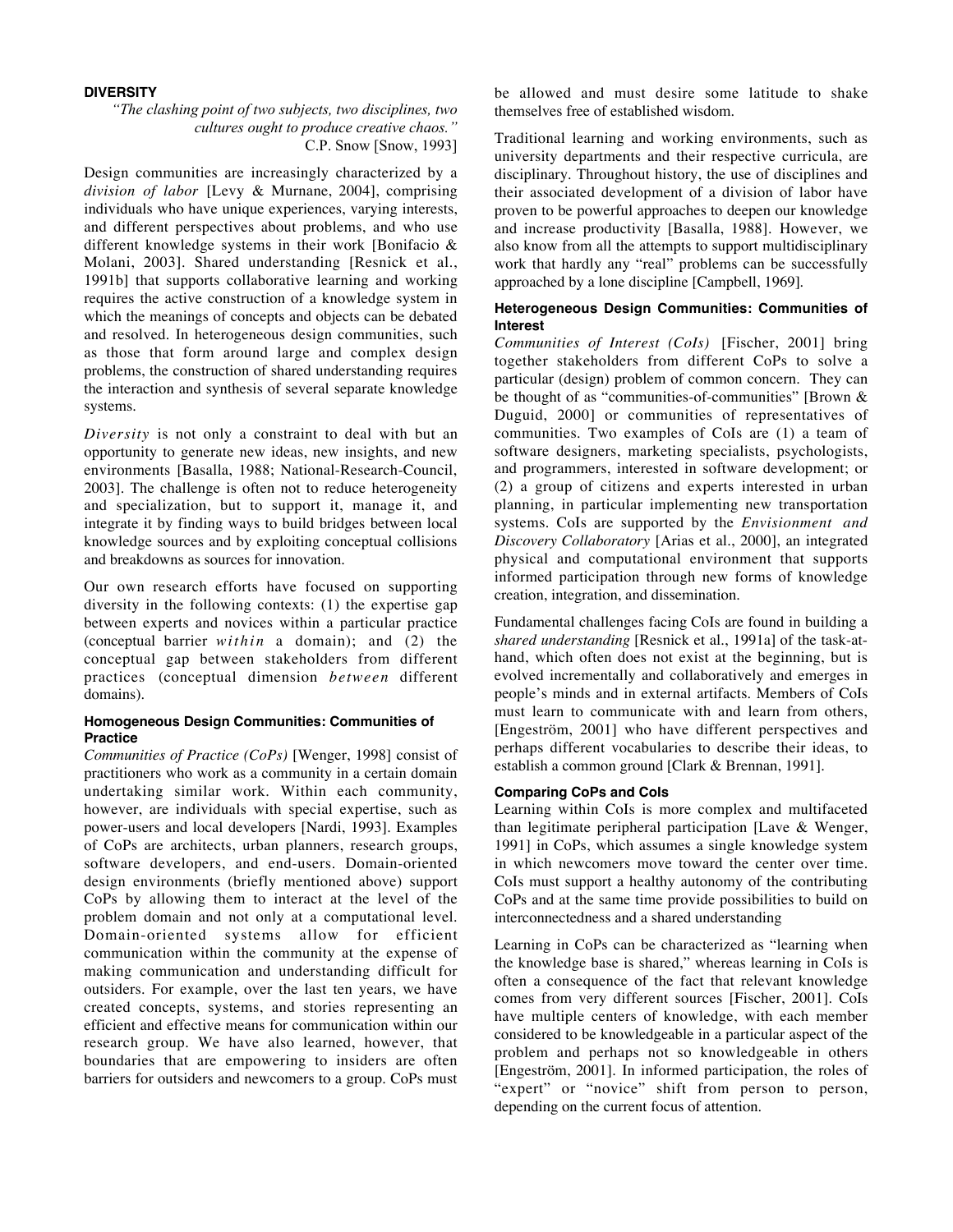## **Boundary Objects**

Boundary objects [Bowker & Star, 2000; Wenger, 1998] are externalizations of ideas that are used to communicate and facilitate shared understandings across spatial, temporal, conceptual, or technological gaps. In design communities, boundary objects help to establish a shared context for communication by providing referential anchoring [Clark & Brennan, 1991]. Boundary objects can be pointed to and named, helping stakeholders to incrementally increase their shared understanding.

In CoIs, boundary objects support communication across the boundaries of different knowledge systems, helping people from different backgrounds and perspectives to communicate and to build common ground. Boundary objects allow different knowledge systems to communicate by providing a shared reference that is meaningful within both systems. Computational support for CoIs must therefore enable mutual learning through the creation, discussion, and refinement of boundary objects that allow the knowledge systems of different CoPs to interact. In this sense, the interaction among multiple knowledge systems is a means to turn the *symmetry of ignorance* [Rittel, 1984] into a resource for learning and social creativity [Fischer, 2001].

Boundaries form the locus of the production of new knowledge. They are where the unexpected can be expected, where innovative and unorthodox solutions are found, where *serendipity* [Roberts, 1989] is likely, and where old ideas find new life. The diversity of CoIs causes difficulties in creating shared understandings, but it also provides unique opportunities for the creation and sharing of new knowledge.

Humans serving as *knowledge brokers* can play important roles in bridging boundaries across or within communities. For example, within design communities that develop around complex software systems, members who are interested in and inclined to learn about the technologies may develop into *power-users* [Nardi, 1993] who are able to make modifications and customizations. By making needed changes to a system on behalf of the community, or by teaching others how to do so, power-users help others to transcend the boundary that exists between using a system as it is and modifying it for new purposes.

## **EXAMPLES**

In another paper we have discussed in detail examples that we have developed over the last decade to understand the nature of social creativity and the socio-technical environments that support it. These examples are:

 The *Envisionment and Discovery Collaboratory* [Arias et al., 2000] is an environment in which participants collaboratively solve problems of mutual interest. The problem contexts explored in the collaboratory, such as urban transportation planning, flood mitigation, and building design, are all examples of open-ended social problems. The socio-technical environment empowers

users to act as designers in collaborative problem solving activities.

- *The Caretta* system [Sugimoto et al., 2004] (closely related to the Envisionment and Discovery Collaboratory) supports face-to-face collaboration by integrating personal and shared spaces It allows users to engage in urban planning tasks by supporting them to incrementally articulate their "best" ideas and negotiate with each other to create mutually agreeable design plans. Individual reflections and group discussions often happen in parallel: Some participants try to come up with their own individual ideas, and other participants collectively evaluate existing plans. Most existing computational media, however, do not fully support users' individual and group activities at the same time. Caretta is designed to overcome this shortcoming by providing users with personal spaces for individual reflections, a shared space for group discussions, and intuitive transition methods between these spaces.
- *Interactive art* [Giaccardi, 2004] is based on the premise that computational media enable people to operate at the source of the creative process by creating a "pool of *pixema,*" meaning individual pieces produced by different artists, that can be exchanged to synthesize new paintings. This allows creativity to be shared and no longer limits it to individual artists. The expansion of the creative process claimed by interactive art involves different forms of transcendence: from access to informed participation, from autonomous minds to distributed cognition, and from individual creativity to social creativity. These facets, which allow the production of artworks that could not be created in isolation or even "exist" [Giaccardi, 1999], make interactive art an invaluable source of possible combinations between individual and social creativity.
- *CodeBroker* [Ye, 2001], a reuse support system, creates awareness of each other's work so that efforts are not wasted and people can focus on what has not been done before. CodeBroker monitors software developers' programming activities, infers their immediate programming task by analyzing semantic and syntactic information contained in their working products, and actively delivers task-relevant and personalized reusable parts [Fischer et al., 1998] from a reuse repository created by decomposing existing software systems. Codebroker will be further developed as an open source software system [Raymond & Young, 2001] to support the collaboration of a large number of developers in order to achieve social creativity. Although most modern software systems are the results of collaboration (i.e., few systems are now developed by a single software developer), open source software systems are built on the tight integration of individual and social creativity in socio-technical environments supported by the seeding,<br>evolutionary growth, reseeding model. evolutionary growth, reseeding model.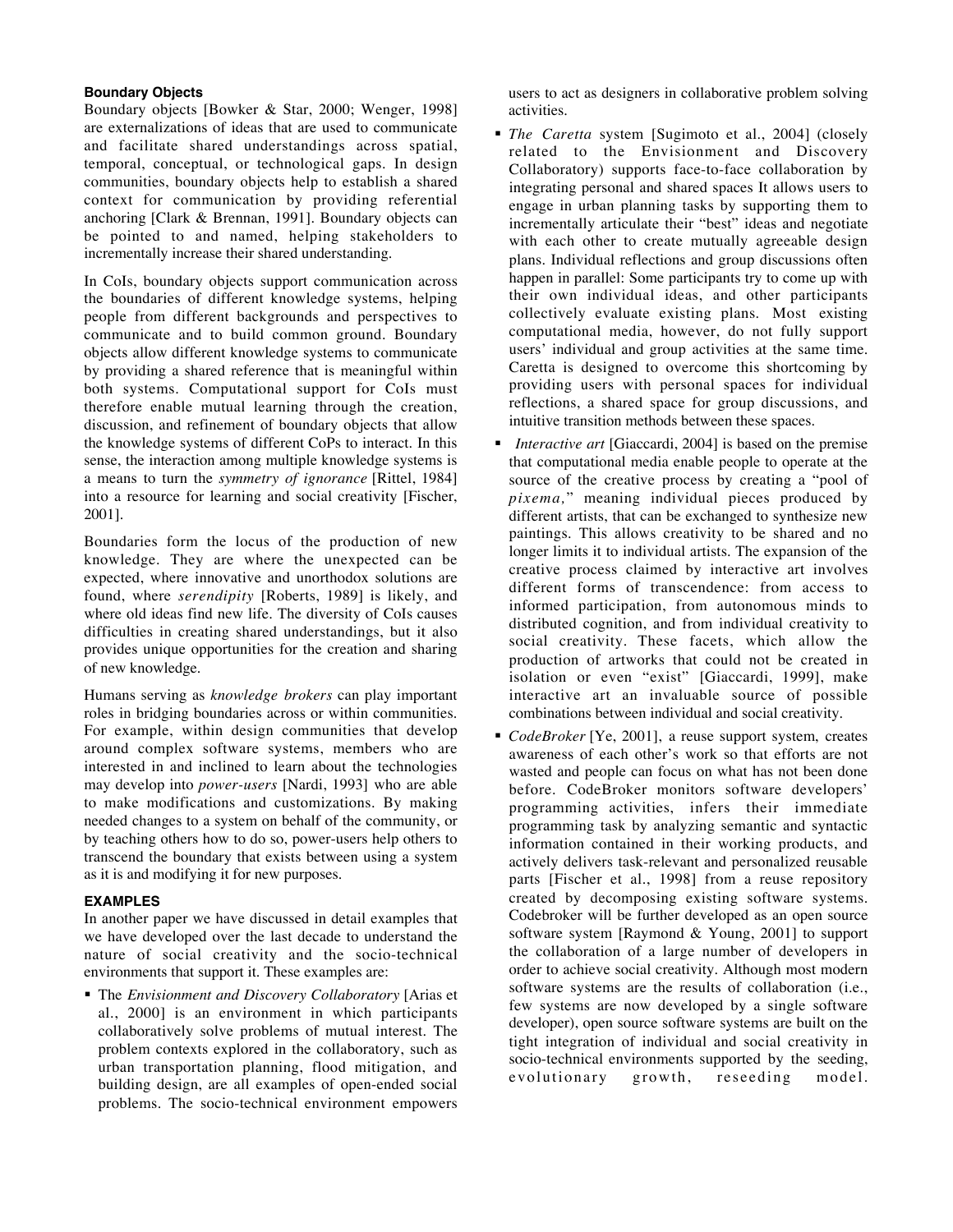|                                                       | <b>EDC</b>                                                         | Caretta                                                                        | <b>Interactive Art</b>                                                                               | <b>CodeBroker</b>                                                                           |
|-------------------------------------------------------|--------------------------------------------------------------------|--------------------------------------------------------------------------------|------------------------------------------------------------------------------------------------------|---------------------------------------------------------------------------------------------|
| Domain                                                | transportation planning;<br>flood mitigation                       | urban planning                                                                 | art                                                                                                  | open source software                                                                        |
| <b>Participants</b>                                   | diverse stakeholders                                               | diverse stakeholders                                                           | artists                                                                                              | software developers                                                                         |
| <b>Distances</b>                                      | temporal and<br>technological                                      | temporal and<br>technological                                                  | spatial, temporal, and<br>technological                                                              | spatial, temporal, and<br>technological                                                     |
| <b>Diversity</b>                                      | stakeholders from<br>different disciplines<br>(Cols)               | stakeholders from<br>different disciplines<br>(CoIs)                           | minimal (CoPs)                                                                                       | minimal (CoPs)                                                                              |
| <b>Collaboration</b><br>model                         | explore symmetry of<br>ignorance to construct<br>new understanding | diversified exploration<br>of solutions from<br>multiple perspectives          | creation, sharing, and<br>evolution of digital images                                                | division of tasks according<br>to interest and knowledge                                    |
| <b>Boundary objects</b>                               | shared representation in<br>a construction space                   | shared problem                                                                 | shared painting                                                                                      | source code                                                                                 |
| <b>Process model</b>                                  | conjecture, refutation,<br>and discussion                          | short cycle of<br>alternating individual<br>reflection and group<br>discussion | crossing of <i>pixema</i> assigned<br>by artists according to each<br>one's sensibility              | parallel individual<br>development with<br>punctuated integration                           |
| Integration of<br>individual and<br>social creativity | face-to-face discussion<br>in a shared construction<br>space       | intuitive integration of<br>shared space and<br>individual space               | individual creativity<br>expressed by different<br>pixema, which are<br>synthesized in new paintings | individual code expanding<br>others' codes, and<br>integrated back into the<br>whole system |

Table 1. Aspects of Support for Creativity Explored in System Developments

Table 1 provides an overview of how these four system development illustrating the framework articulated in this paper.

## **DISCUSSION AND IMPLICATIONS**

As illustrated and described in the previous sections, our research over the last decade has developed conceptual frameworks and socio-technical environments to support design and design communities. This research was driven forward from a perspective focused on distances and diversity. The framework developed in this paper has been used and will be used for transforming our classrooms [dePaula et al., 2001; Rogoff et al., 1998], our offices, our communities, and our scientific collaborations. Traditionally, collaboration in the classroom has not been promoted and actively supported; in fact, collaboration has often been prohibited and considered as *cheating* [Norman, 2001] and interdisciplinary work has been seen not as a source of power by exploiting diversity but as a lack of focus in a particular field, thus preventing people from getting tenure in universities.

This section explores a number of themes that contribute to our understanding of the multiple facets of how distances and diversity are important dimensions of social creativity.

# **Consumers and Designers**

One of the major objectives of social creativity is to create, accumulate, and share knowledge, and enable innovation. The amount of available information and knowledge is exploding, and because information and knowledge consume attention we are all suffering from this overload. To gain a deeper and more detailed understanding of social creativity, we have analyzed two different models characterizing different cultures in creating, accumulating, and sharing knowledge requiring not only consumers but designers as informed participants [Fischer, 2002].

Professionally Dominated Cultures. A professionally dominated culture [Illich, 1973] is characterized by a small number of producers and a large number of consumers. Based on strong input filters (e.g., low acceptance rates for conferences and journals), relatively small information repositories are created. The advantage is the likelihood that the quality and trustworthiness of the accumulated information is high, and that relative weak output filters are required. The disadvantage of this model is that it greatly limits that *"all voices can be heard"*; that most people are limited to *accessing* existing information; and that potentially relevant information (which may be of great value not at a global level, but for the work of specific individuals) may not be incorporated into the information repository.

Design Cultures. Design cultures can be characterized by weak input filters that allow users to become active contributors engaging in *informed participation* [Brown et al., 1994; Candy & Edmonds, 2002] and not only "accessers," which results from increased distribution and diversity. The resulting information repositories are much larger (as evidenced by the World Wide Web, the prime example of this approach). Major limitations of this model are the potentially reduced trust and reliability of the content of the information repositories. Addressing this limitation requires powerful search mechanisms to find relevant information and strong new output filters to allow users to judge the reliability of the information.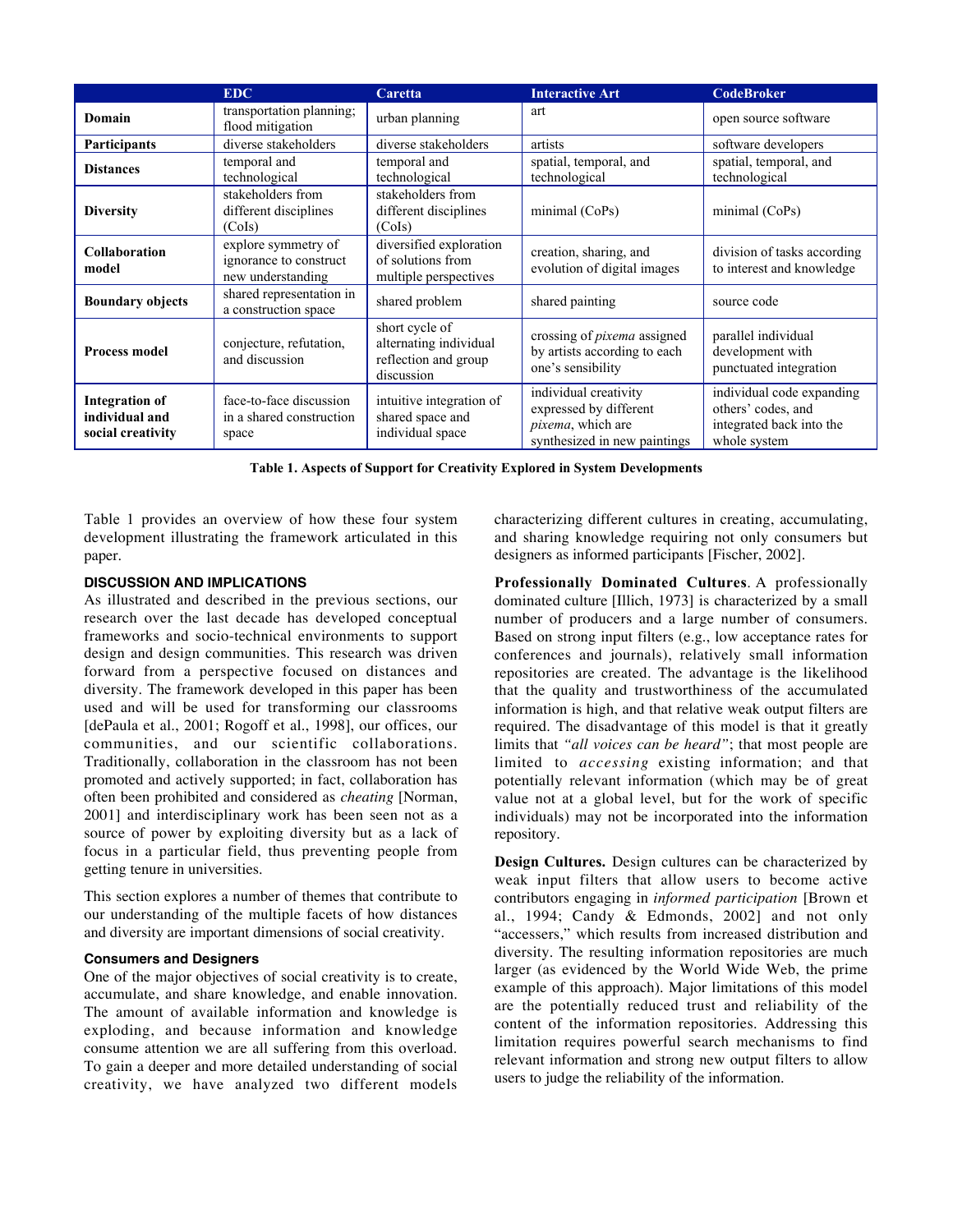

Figure 1. A Layered Architecture Supporting Human Problem Domain Interaction

As indicated in the brief characterization of the two models, they each have strengths and weaknesses, and both of them serve as the guiding principles in different settings.

## **Division of Labor**

As briefly discussed before, *domain-oriented design environments* empower owners of problems to interact with digital artifacts at a problem domain level (representing *their* level of discourse) rather than on the computer level (representing the level of discourse for computer scientists). DODEs increase the distribution and diversity among the stakeholders, contributing to the use of computational environments by creating a *division of labor* [Levy & Murnane, 2004] of computer users into compiler developers, environment developers, domain designers, and users (see Figure 1).

This layered architecture allows individuals to carry out work tasks that were once successfully shared across a group. In a *reversal to the division of labor*, these tasks are now concentrated on an individual (e.g., in desktop publishing, all the tools that previously were distributed among authors, editors, copy editors, designers, typesetters, printers, and distributors, each with his or her own embodied, inarticulate skill and judgment built out of experience, are in the hands of one or a few) [Brown & Duguid, 2000]. Environments like this empower individuals by providing them with new levels of personal control (including that the back-talk of the situation is directed to the owners of a problem), but they also create a *"do-it-yourself society,"* which puts a big burden on individuals who may lack the experience, support, and daily exposure that was distributed among many different roles. This burden is especially felt when individuals are forced to accomplish tasks that are personally not meaningful [Fischer, 2002].

## **CONCLUSIONS**

The complexity of design problems transcends the individual human mind. This paper has discussed conceptual frameworks grounded in distances and diversity

to gather people and media together to bring social creativity alive. Our work has only scratched the surface of exploiting the power of collective minds equipped with new media. The challenges of the complex problems that we all face make this approach not a luxury, but a necessity.

## **ACKNOWLEDGMENTS**

The author thanks the members of the Center for LifeLong Learning & Design (L3D) at the University of Colorado, who have made major contributions to the ideas, frameworks, and systems discussed in this paper. The reviewers of this paper have provided valuable feedback leading to this final version.

The research was supported by (1) the *National Science Foundation*, grants (a) REC-0106976 "Social Creativity and Meta-Design in Lifelong Learning Communities," and (b) CCR-0204277 "A Social-Technical Approach to the Evolutionary Construction of Reusable Software Component Repositories"; (2) *SRA Key Technology Laboratory*, Inc., Tokyo, Japan; and (3) the *Coleman Institute,* University of Colorado, Boulder.

# **REFERENCES**

- Arias, E. G., Eden, H., Fischer, G., Gorman, A., & Scharff, E. (2000) "Transcending the Individual Human Mind—Creating Shared Understanding through Collaborative Design," ACM Transactions on Computer Human-Interaction, 7(1), pp. 84-113.
- Basalla, G. (1988) The Evolution of Technology, Cambridge University Press, New York.
- Bennis, W., & Biederman, P. W. (1997) Organizing Genius: The Secrets of Creative Collaboration, Perseus Books, Cambridge, MA.
- Bobrow, D. G., & Whalen, J. (2002) "Community Knowledge Sharing in Practice: The Eureka Story," Journal of the Society for Organizational Learning, 4(2).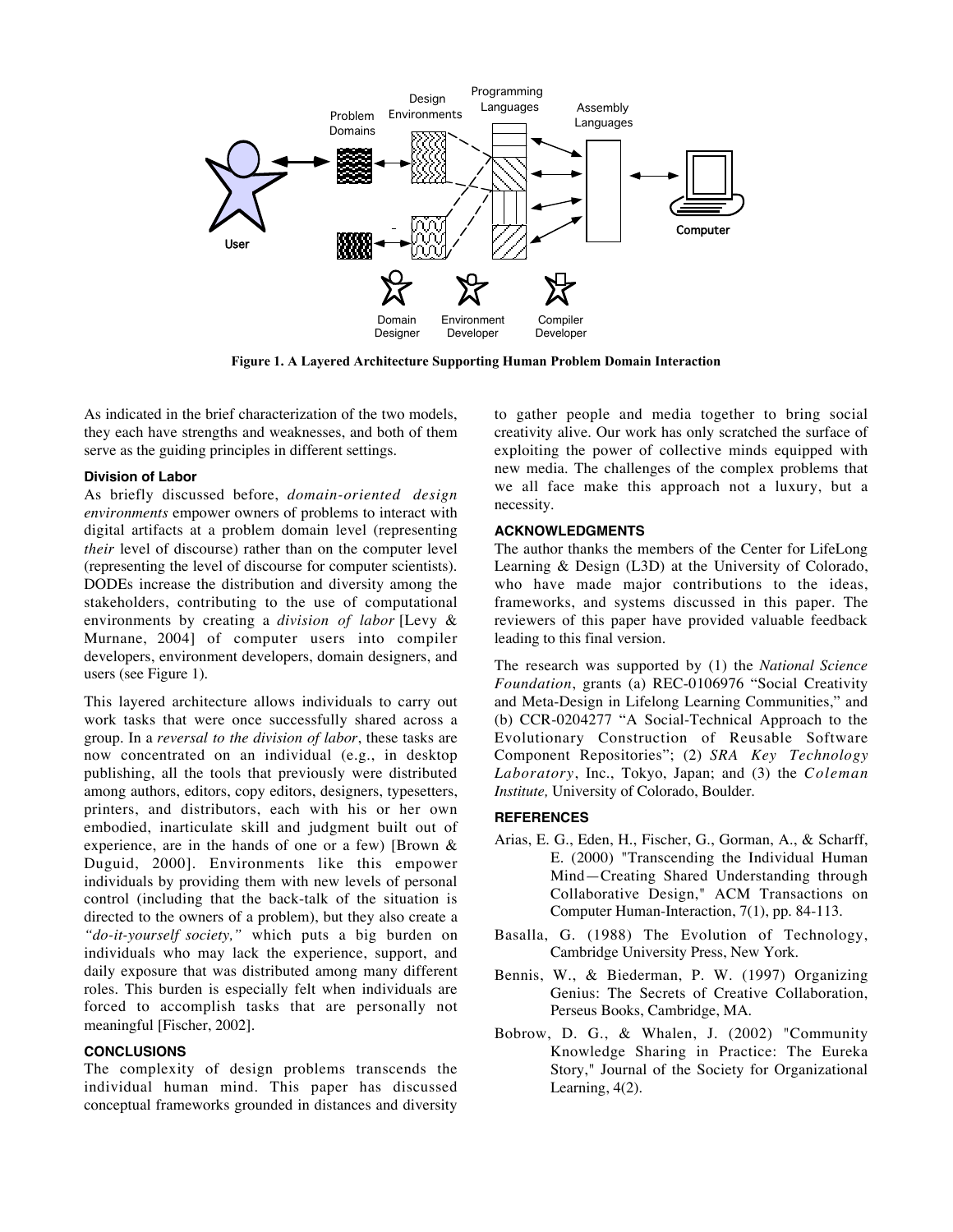- Bonifacio, M., & Molani, A. (2003) "The Richness of Diversity in Knowledge Creation: an Interdisciplinary Overview," Proceedings of I-KNOW'03, Graz, Austria, pp. 379-388.
- Bowker, G. C., & Star, S. L. (2000) Sorting Things Out Classification and Its Consequences, MIT Press, Cambridge, MA.
- Brown, J. S., & Duguid, P. (2000) The Social Life of Information, Harvard Business School Press, Boston, MA.
- Brown, J. S., Duguid, P., & Haviland, S. (1994) "Toward Informed Participation: Six Scenarios in Search of Democracy in the Information Age," The Aspen Institute Quarterly, 6(4), pp. 49-73.
- Campbell, D. T. (1969) "Ethnocentrism of Disciplines and the Fish-Scale Model of Omniscience." In M. Sherif, & C. W. Sherif (Eds.), Interdisciplinary Relationships in the Social Sciences, Aldine Publishing Company, Chicago, pp. 328-348.
- Candy, L., & Edmonds, E. A. (2002) Explorations in Art and Technology, Springer-Verlag, London.
- Clark, H. H., & Brennan, S. E. (1991) "Grounding in Communication." In L. B. Resnick, J. M. Levine, & S. D. Teasley (Eds.), Perspectives on Socially Shared Cognition, American Psychological Association, pp. 127-149.
- CLever (2004) CLever: Cognitive Levers -- Helping People Help Themselves, Available at http://www.cs.colorado.edu/~l3d/clever.
- Csikszentmihalyi, M. (1996) Creativity Flow and the Psychology of Discovery and Invention, HarperCollins Publishers, New York, NY.
- Dawkins, R. (1987) The Blind Watchmaker, W.W. Norton and Company, New York - London.
- dePaula, R., & Fischer, G. (2004) "Knowledge Management - Why Learning from the Past is not Enough!" In J. Davis (Ed.), Knowledge Management and the Global Firm: Organizational and Technological Dimensions, Springer Verlag, Heidelberg, p. (in press).
- dePaula, R., Fischer, G., & Ostwald, J. (2001) "Courses as Seeds: Expectations and Realities," Proceedings of the Second European Conference on Computer-Supported Collaborative Learning (Euro-CSCL' 2001), Maastricht, Netherlands, pp. 494-501.
- Engeström, Y. (2001) "Expansive Learning at Work: Toward an Activity Theoretical Reconceptualization," Journal of Education and Work, 14(1), pp. 133-156.
- Fischer, G. (1994) "Domain-Oriented Design Environments," Automated Software Engineering, 1(2), pp. 177-203.
- Fischer, G. (2001) "Communities of Interest: Learning through the Interaction of Multiple Knowledge

Systems," 24th Annual Information Systems Research Seminar In Scandinavia (IRIS'24), Ulvik, Norway, pp. 1-14.

- Fischer, G. (2002) Beyond 'Couch Potatoes': From Consumers to Designers and Active Contributors, in FirstMonday (Peer-Reviewed Journal on the Internet), Available at http://firstmonday.org/issues/issue7\_12/fischer/.
- Fischer, G. (2004) "Social Creativity: Turning Barriers into Opportunities for Collaborative Design." In F. deCindio, & D. Schuler (Eds.), Proceedings of the Participatory Design Conference (PDC'04), CPSR, P.O. Box 717, Palo Alto, CA 94302, University of Toronto, Canada, July, pp. 152-161.
- Fischer, G., Giaccardi, E., Eden, H., Sugimoto, M., & Ye, Y. (2005) "Beyond Binary Choices: Integrating Individual and Social Creativity," International Journal of Human-Computer Studies (IJHCS) Special Issue on Creativity (eds: Linda Candy and Ernest Edmond), p. (in press).
- Fischer, G., Giaccardi, E., Ye, Y., Sutcliffe, A. G., & Mehandjiev, N. (2004) "Meta-Design: A Manifesto for End-User Development," Communications of the ACM, 47(9), pp. 33-37.
- Fischer, G., Grudin, J., Lemke, A. C., McCall, R., Ostwald, J., Reeves, B. N., & Shipman, F. (1992) "Supporting Indirect, Collaborative Design with Integrated Knowledge-Based Design Environments," Human Computer Interaction, Special Issue on Computer Supported Cooperative Work, 7(3), pp. 281-314.
- Fischer, G., Grudin, J., McCall, R., Ostwald, J., Redmiles, D., Reeves, B., & Shipman, F. (2001) "Seeding, Evolutionary Growth and Reseeding: The Incremental Development of Collaborative Design Environments." In G. M. Olson, T. W. Malone, & J. B. Smith (Eds.), Coordination Theory and Collaboration Technology, Lawrence Erlbaum Associates, Mahwah, NJ, pp. 447-472.
- Fischer, G., Nakakoji, K., Ostwald, J., Stahl, G., & Sumner, T. (1998) "Embedding Critics in Design Environments." In M. T. Maybury, & W. Wahlster (Eds.), Readings in Intelligent User Interfaces, Morgan Kaufmann, San Francisco, pp. 537-559.
- Gardner, H. (1993) Creating Minds, Basic Books, Inc, New York.
- Gardner, H. (1995) Leading Minds: Anatomy of Leadership, Basic Books, Inc, New York.
- Giaccardi, E. (1999) "Interactive Strategies of Network Art. Relationships and Agency," CADE '99: Third Conference on Computers in Art & Design Education, Teesside, Middlesbrough.
- Giaccardi, E. (2004) Principles of Metadesign: Processes and Levels of Co-Creation in the New Design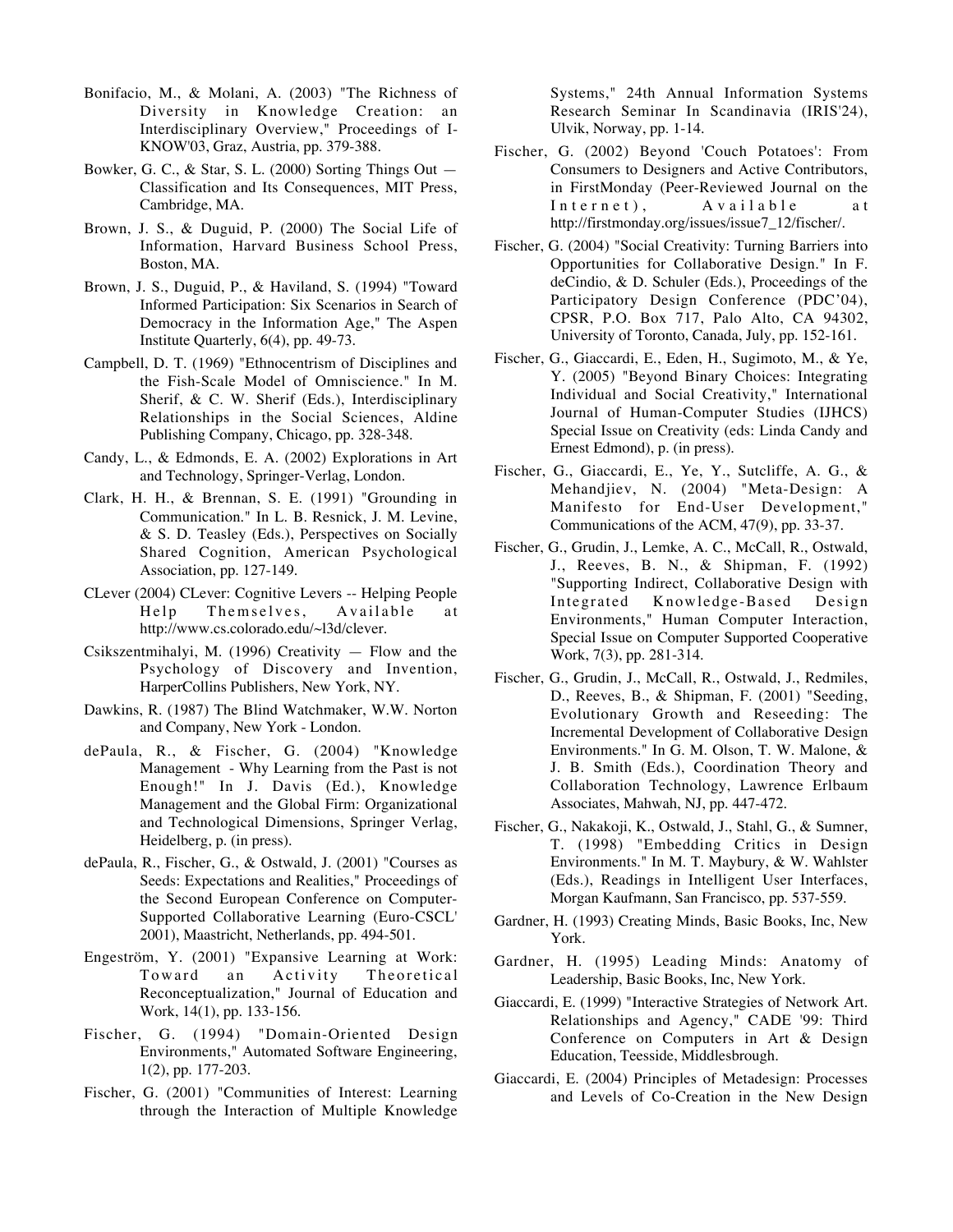Space, Ph.D. Dissertation, CAiiA-STAR, School of Computing, Plymouth, UK.

- Greenbaum, J., & Kyng, M. (Eds.) (1991) Design at Work: Cooperative Design of Computer Systems, Lawrence Erlbaum Associates, Inc., Hillsdale, NJ.
- Grudin, J. (1987) "Social Evaluation of the User Interface: Who Does the Work and Who Gets the Benefit?" In H. Bullinger, & B. Shackel (Eds.), Proceedings of INTERACT'87, 2nd IFIP Conference on Human-Computer Interaction (Stuttgart, FRG), North-Holland, Amsterdam, pp. 805-811.
- Henderson, A., & Kyng, M. (1991) "There's No Place Like Home: Continuing Design in Use." In J. Greenbaum, & M. Kyng (Eds.), Design at Work: Cooperative Design of Computer Systems, Lawrence Erlbaum Associates, Inc., Hillsdale, NJ, pp. 219-240.
- Illich, I. (1971) Deschooling Society, Harper and Row, New York.
- Illich, I. (1973) Tools for Conviviality, Harper and Row, New York.
- John-Steiner, V. (2000) Creative Collaboration, Oxford University Press, Oxford.
- Lave, J., & Wenger, E. (1991) Situated Learning: Legitimate Peripheral Participation, Cambridge University Press, New York.
- Levy, F., & Murnane, R. J. (2004) The New Division of Labor: How Computers are Creating the Next Job Market, Princeton University Press, Princeton.
- Moran, T. P., & Carroll, J. M. (Eds.) (1996) Design Rationale: Concepts, Techniques, and Use, Lawrence Erlbaum Associates, Inc., Hillsdale, NJ.
- Nardi, B. A. (1993) A Small Matter of Programming, The MIT Press, Cambridge, MA.
- National-Research-Council (2003) Beyond Productivity: Information Technology, Innovation, and Creativity, National Academy Press, Washington, DC.
- Norman, D. (2001) In Defense of Cheating, Available at http://jnd.org/dn.mss/InDefenseOfCheating.html.
- Olson, G. M., & Olson, J. S. (2001) "Distance Matters." In J. M. Carroll (Ed.), Human-Computer Interaction in the New Millennium, ACM Press, New York, pp. 397-417.
- Raymond, E. S., & Young, B. (2001) The Cathedral and the Bazaar: Musings on Linux and Open Source by an Accidental Revolutionary, O'Reilly & Associates, Sebastopol, CA.
- Resnick, L. B., Levine, J. M., & Teasley, S. D. (Eds.) (1991a) Perspectives on Socially Shared Cognition, American Psychological Association, Washington, DC.
- Resnick, L. B., M.Levine, J., & Teasley, S. D. (1991b) Perspectives on Socially Shared Cognition, American Psychological Association, Washington, DC.
- Rittel, H. (1984) "Second-Generation Design Methods." In N. Cross (Ed.), Developments in Design Methodology, John Wiley & Sons, New York, pp. 317-327.
- Roberts, R. M. (1989) Serendipity: Accidental Discoveries in Science, John Wiley & Sons, Inc., New York.
- Rogoff, B., Matsuov, E., & White, C. (1998) "Models of Teaching and Learning: Participation in a Community of Learners." In D. R. Olsen, & N. Torrance (Eds.), The Handbook of Education and Human Development — New Models of Learning, Teaching and Schooling, Blackwell, Oxford, pp. 388-414.
- Salomon, G. (Ed.) (1993) Distributed Cognitions: Psychological and Educational Considerations, Cambridge University Press, Cambridge, United Kingdom.
- Scharff, E. (2002) Open Source Software, a Conceptual Framework for Collaborative Artifact and Knowledge Construction, Ph.D. Dissertation, University of Colorado at Boulder.
- Schön, D. A. (1983) The Reflective Practitioner: How Professionals Think in Action, Basic Books, New York.
- Shipman, F. (1993) Supporting Knowledge-Base Evolution with Incremental Formalization, Ph.D. Dissertation, University of Colorado at Boulder.
- Shneiderman, B. (2002) Leonardo's Laptop Human Needs and the New Computing Technologies, MIT Press, Cambridge, Mass.
- Snow, C. P. (1993) The Two Cultures, Cambridge University Press, Cambridge, UK.
- Sternberg, R. J. (Ed.) (1988) The Nature of Creativity, Cambridge University Press, Cambridge.
- Sugimoto, M., Hosoi, K., & Hashizume, H. (2004) "Caretta: A System for Supporting Face-to-Face Collaboration by Integrating Personal and Shared Spaces." In Proceedings of CHI2004, Vienna, Austria, pp. 41-48.
- Terveen, L. G. (1995) "An Overview of Human-Computer Collaboration," Knowledge-Based Systems Journal, Special Issue on Human-Computer Collaboration, 8(2-3), pp. 67-81.
- Thimbleby, H., Anderson, S., & Witten, I. H. (1990) "Reflexive CSCW: Supporting Long-Term Personal Work," Interacting with Computers, 2(3), pp. 330-336.
- Wenger, E. (1998) Communities of Practice Learning, Meaning, and Identity, Cambridge University Press, Cambridge, UK.